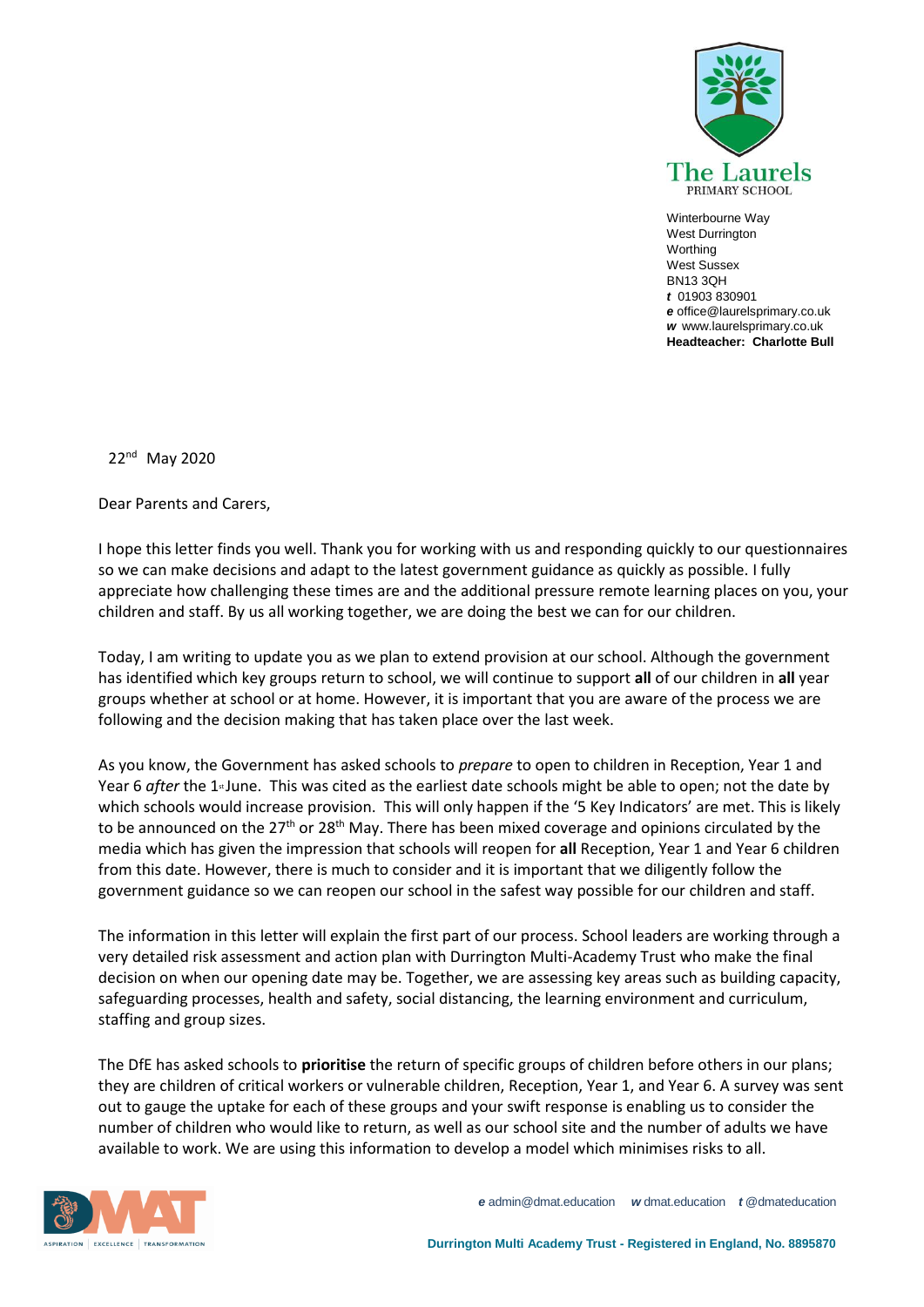The children will be put into small groups of 8 in a classroom. These are known as 'bubble groups' and will enable us to adhere to social distancing guidelines and encourage the children to do the same. The children will remain in this bubble group with the same member of staff until the advice changes. Children and staff will not be able to mix with anyone from the other bubble groups. We will try to put children with their friends but cannot guarantee this.

We will need to help the children to understand and get used to new routines and a very different way of school life. We are conscious that although the children will be back at The Laurels, they may not have their usual Teacher or TA even though we will try where possible to accommodate this with the staff available. The school will also look different with social distancing markings and signage. We also need to consider the emotional wellbeing of our children, support their learning and help them socialise safely outside of the family setting. This needs to be a gradual process and cannot be rushed. We need to ensure that our safety procedures are robust, although we cannot eliminate the risk completely.

The children will be feeling a range of different emotions, having not been here for the last ten weeks; some will be incredibly excited and others will be nervous. Miss Pinney has sent out a questionnaire to gauge how the children are feeling so we can support them. We would appreciate you discussing the questions with your children so we can tailor our return to school curriculum to their needs.

This is a unique, ever changing situation and we are filtering new information constantly. I am proud of what we have achieved as a community by working together through these unprecedented times. We all want to be back in school, back to normal, but this has to be done in a planned and safe manner. When we are prepared, we will:

- 1. Share our risk assessment with staff and governors and receive their comments.
- 2. Share our plans with parents/carers for your views.
- 3. Adjust our plan based on feedback from all groups.
- 4. Communicate our new procedures and routines to staff and parents so everyone knows what is expected of them.
- 5. Plan which groups can return to school and when. It may not be possible for us to accommodate all groups. We will communicate when your child can return to school and which bubble and classroom they will be allocated to. **The very earliest this will be for the first group is 8th June.**
- 6. Write to you about the organisation of the school day. For example, drop off and collection times will need to be staggered to minimise social contact; children will not be in school 8.30am - 3pm. The DfE advises only one adult will be allowed drop off and collect. 2m social distance markings will be in place outside entrances.
- 7. Communicate with you about what will be different for the children so you can brief them before they return. For example, breaktimes and lunchtimes will be staggered because 'bubble' groups are not allowed to mix or play together. There will be no physical contact. Children will not be able to use the trim trail or any P.E. equipment.
- 8. Implement the first phase of return.
- 9. We will monitor and re-evaluate all practices and processes throughout with the support of our Governing Body and Durrington Multi-Academy Trust so we can set up each bubble as safely as possible.

Our 'Google Classroom' opportunities will continue for those children at home and complement what is taught at school. As always, you will be able to contact us for support with this and we will be pleased to help.